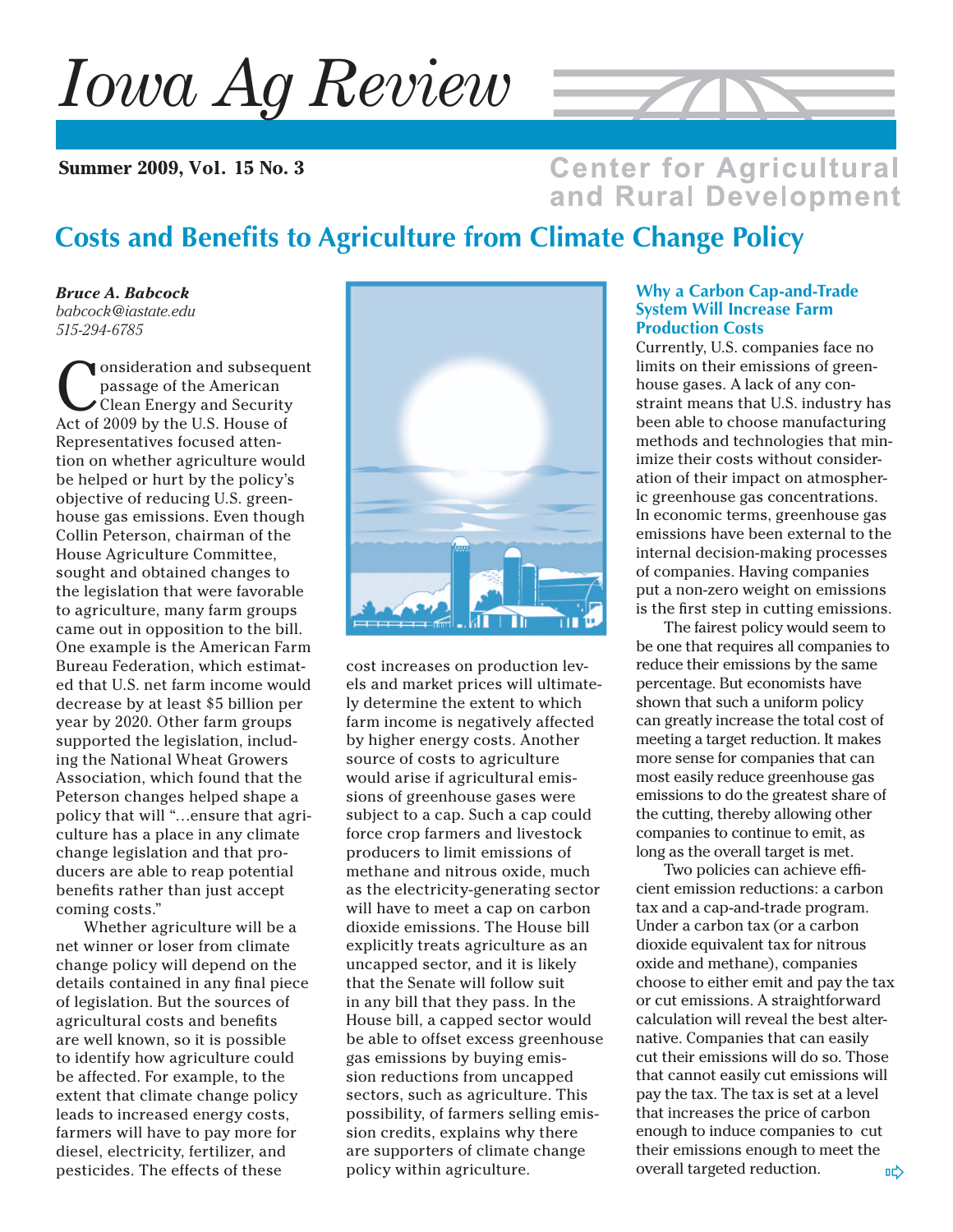**ISSN 1080-2193 http://www.card.iastate.edu**

### **IN THIS ISSUE**

| <b>Costs and Benefits to</b><br><b>Agriculture from Climate</b>                                                                                                                                                                                                                                                                                                                                                                                                                                                    |
|--------------------------------------------------------------------------------------------------------------------------------------------------------------------------------------------------------------------------------------------------------------------------------------------------------------------------------------------------------------------------------------------------------------------------------------------------------------------------------------------------------------------|
| <b>Measuring Unmeasurable</b><br>Land-Use Changes from<br>Biofuels<br>$\overline{4}$                                                                                                                                                                                                                                                                                                                                                                                                                               |
| <b>Agricultural Situation Spotlight:</b><br>Odds of an ACRE Payment for<br>Corn and Soybean Farmers  7                                                                                                                                                                                                                                                                                                                                                                                                             |
| Recent CARD Publications 12                                                                                                                                                                                                                                                                                                                                                                                                                                                                                        |
| <b>Iowa Ag Review</b> is a quarterly newsletter published by the<br>Center for Agricultural and Rural Development (CARD). This<br>publication presents summarized results that emphasize the<br>implications of ongoing agricultural policy analysis, analysis<br>of the near-term agricultural situation, and discussion of agri-<br>cultural policies currently under consideration.<br>Editor<br><b>Bruce A. Babcock</b><br><b>CARD</b> Director                                                                |
| <b>Editorial Staff</b><br><b>Sandra Clarke</b><br>Managing Editor<br><b>Becky Olson</b><br><b>Publication Design</b>                                                                                                                                                                                                                                                                                                                                                                                               |
| Subscription is free and may be obtained for either the<br>electronic or print edition. To sign up for an electronic<br>alert to the newsletter post, go to www. card.iastate.<br>edu/iowa_ag_review/subscribe.aspx and submit your<br>information. For a print subscription, send a request to Iowa<br>Ag Review Subscriptions, CARD, Iowa State University,<br>578 Heady Hall, Ames, IA 50011-1070; Ph: 515-294-1183;<br>Fax: 515-294-6336; E-mail: card-iaagrev@iastate.edu;<br>Web site: www.card.iastate.edu. |

Articles may be reprinted with permission and with appropriate attribution. Contact the managing editor at the above e-mail or call 515-294-6257.

#### **Iowa State University**

Iowa State University does not discriminate on the basis of race, color, age, religion, national origin, sexual orientation, gender identity, sex, marital status, disability, or status as a U.S. veteran. Inquiries can be directed to the Director of Equal Opportunity and Diversity, 3680 Beardshear Hall, 515-294-7612.

*Printed with soy ink*

**IOWA STATE UNIVERSITY** OF SCIENCE AND TECHNOLOGY

Under a cap-and-trade program, overall emissions are capped. Companies are free to emit as much as they want as long as they have a permit for each ton of emissions. The trade part of the program allows companies to buy and sell the permits. Those companies that can easily reduce emissions can make money by cutting their emissions and selling their excess permits. Companies that find it too expensive to cut emissions can buy permits and continue to emit.

The key for either policy option is to increase the price of emission, which automatically creates a profit incentive for companies to figure out whether it is better to cut emissions or pay to emit. Thus, it doesn't really matter which option is adopted. What does matter is increasing the cost of emitting greenhouse gases, which in turn will automatically increase the cost of producing those goods that currently result in large greenhouse gas emissions. The industries that are targeted by the House bill are electric utilities, oil refiners, natural gas producers, and some manufacturers that produce energy on site. This means that the price of electricity, gasoline, diesel fuel, home heating oil, and natural gas will increase. It naturally follows that products that rely heavily on these energy sources will also become more expensive.

Although agriculture contributes about 6.7 percent of total U.S. greenhouse gas emissions, it faces no future emissions cap under the House bill. This does not mean that agriculture will be unaffected by the cap-and-trade program in the energy sector. Higher energy costs will translate directly into higher prices for electricity, propane, and diesel fuel, and domestically produced fertilizer and pesticides. The cost of producing fertilizer and pesticides in other countries will not be directly affected by U.S. legislation, but if other countries limit their greenhouse gas emissions, then their production costs will also increase.

### **Magnitude of Cost Increases**

The amount by which farmers' costs will increase depends on the quantities of energy-intensive inputs they use, the amount of flexibility they have in moving away from more expensive inputs, and the price at which carbon settles. An example for Iowa corn and soybean production illustrates an analysis of energy costs under cap and trade.

Iowa farmers who plant both corn and soybeans use approximately four gallons of diesel per acre to cultivate, plant, and harvest their crops. They also use about 60 pounds of nitrogen fertilizer, 50 pounds of phosphate, and 65 pounds of potash across the two crops. And corn farmers typically use propane to dry their corn.

The carbon dioxide  $(CO<sub>2</sub>)$  emission from using a gallon of diesel fuel is 10.1 kilograms. Thus, Iowa crop farmers emit about 40 kilograms (0.04 metric tons) of  $CO<sub>2</sub>$  per acre in diesel. If the price of  $CO<sub>2</sub>$  is \$20 per ton, then farmers will have to pay \$0.80 per acre extra for their diesel fuel.

Natural gas is the primary source of energy used to produce fertilizer. One source (Gellings and Parmenter, 2004) estimates that the energy used to produce, package, and transport different fertilizers is approximately 33,000 British thermal units (Btu) per pound for nitrogen, 7,000 Btu per pound for phosphate, and 5,500 Btu per pound for potash. Natural gas emits 117 pounds of CO<sub>2</sub> per million Btu. This adds up to about  $0.14$  tons of  $CO<sub>2</sub>$ per acre across corn and soybeans. At a price of \$20 per ton of  $CO<sub>2</sub>$ , this amounts to \$2.85 per acre.

To dry a bushel of corn from 19 percent moisture to 15 percent moisture uses about 0.088 gallons of propane. With a yield of 180 bushels per acre, this amounts to 15.84 gallons of propane per acre for corn drying costs. Emission of  $CO<sub>2</sub>$  from burning a gallon of propane is 5.525 kilograms. Thus, at a  $CO<sub>2</sub>$  price of \$20 per ton,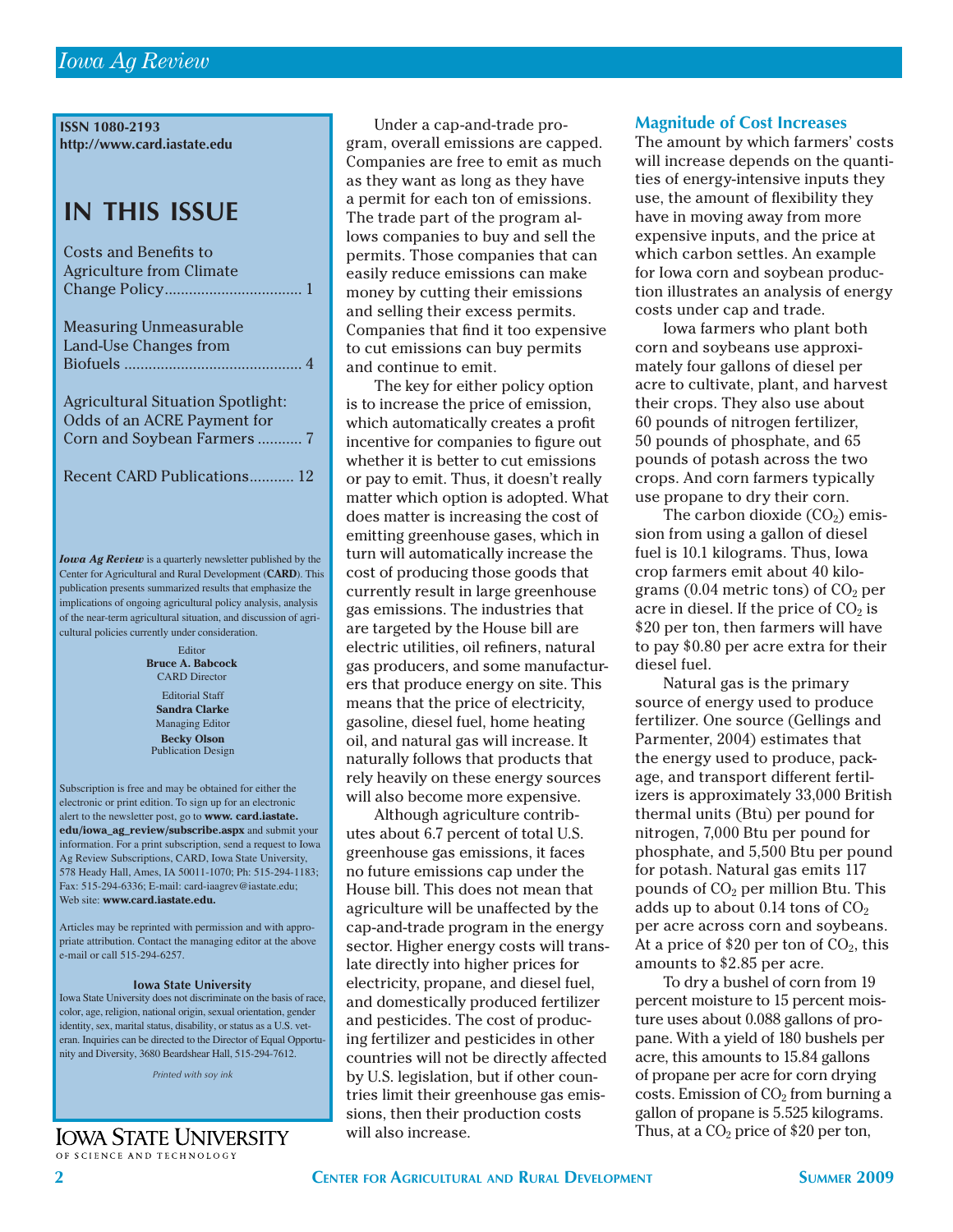propane costs would increase by \$1.75 per acre of corn, or by \$0.87 per acre across corn and soybeans (assuming no drying costs for soybeans).

Adding up the extra costs from diesel, fertilizer, and propane at a price of  $$20$  per ton of  $CO<sub>2</sub>$  results in a cost increase of \$4.52 per acre for Iowa's corn and soybean farmers, assuming that farmers make no adjustments to their operations. A different price for  $CO<sub>2</sub>$  would change this cost estimate proportionately. To put a cost increase into perspective, the variable cost of producing corn and soybeans in Iowa in 2009 is somewhere around \$300 per acre. Thus even a \$10.00 increase in the cost of production represents a 3.3 percent increase. To add more context to this increase, Iowa corn and soybean farmers receive approximately \$20 per acre in direct payments as part of the 2008 farm bill. In addition, most farmers receive between \$5.00 and \$20.00 per acre in crop insurance subsidies.

Livestock farmers would also be affected by energy cost increases. According to livestock enterprise budgets put together by John Lawrence at Iowa State University, fuel, repairs, and utilities account for about 5 percent of total costs in swine when hogs are produced in confinement. Thus a 20 percent increase in this cost category would increase Iowa's average cost of producing hogs by about 1 percent.

### **Magnitude of Benefits from Agricultural Carbon Offsets**

The price of emission permits in a cap-and-trade program will be determined by the cost of reducing greenhouse gas emissions from capped sectors of the economy, or by the cost and availability of offsets from uncapped sectors, such as agriculture. The Peterson amendment to the House bill identified offset activities that agriculture could provide. Some of these include conservation tillage, reduced nitrous oxide emissions caused by fertilizer use, in-

*Adding up the extra costs from diesel, fertilizer, and propane at a price of \$20 per ton of CO2 results in a cost increase of \$4.52 per acre for Iowa's corn and soybean farmers. . .*

creased biomass sequestration from use of winter cover crops and reduced use of fallow, and reductions in methane emissions from livestock production. In addition, crop producers could convert their land from crop production to tree production.

### **Benefit for Crops**

Conservation tillage has been advocated for years as a way to reduce costs and increase soil health. And it is now the rare farmer who does not try to keep tillage operations to a minimum. But adoption of no-till has stagnated. A widely used estimate of the annual amount by which soil carbon can be increased from adoption of no-till farming is one ton of  $CO<sub>2</sub>$ per hectare, or about 0.4 tons per acre. At a \$20-per-ton carbon price, this amounts to \$8.00 per acre.

The costs of no-till must help explain the stagnation in the number of farmers willing to adopt this method. Some of these costs in Iowa are the cost of a no-till planter, the perceived benefit of fall tillage after corn to help break down the corn stover, and, for farmers who plant continuous corn, the delay in planting and/ or germination caused by late-towarm soils. Despite these costs, a significant number of farmers would likely move to no-till with an offer price of \$8.00 per acre.

Farmers obtain large benefits from nitrogen fertilizer, and there is uncertainty about how to control nitrous oxide emissions from crop production. Therefore, the only prescription for low-cost reduction of nitrous oxide emissions is to increase the efficiency with which nitrogen fertilizer is used. But this prescription holds true with or without energy policy incentives, particularly with the high fertilizer prices recently, so for now it is unclear how much crop farmers can benefit by trying to reduce nitrous oxide emissions.

According to the U.S. Environmental Protection Agency, planting trees can sequester between two and nine tons of  $CO<sub>2</sub>$  per year (see www. epa.gov/sequestration/rates.html). In the Corn Belt, sequestration rates are about four tons per acre. At a price of \$20 per ton, this can generate between \$40 and \$180 per acre per year (\$80 for Corn Belt land). Of course, to obtain this revenue, a farmer must quit growing crops and put up an investment to establish a forest. It is unlikely that crop farmers on productive land will increase profits by swapping cropland for forests. Even if the  $CO<sub>2</sub>$ price were to double, the returns to growing crops would quickly rise if a lot of prime cropland were taken out of production and put into forests. It is more likely that owners of land that is more suitable for forests than crops will find it worth their while to establish trees as a carbon offset. But most of this type of land has already been taken out of crops over the last 30 years, so the amount of U.S. land that can be converted in response to the cap-and-trade policy is probably quite limited.

#### *Benefits for Livestock*

Livestock producers can reduce methane emissions by covering their anaerobic lagoons or by investing in anaerobic digesters to stabilize their manure. Estimates of the reduction in methane emissions vary dramatically across types of operations and adopted mitigation technologies. There are examples of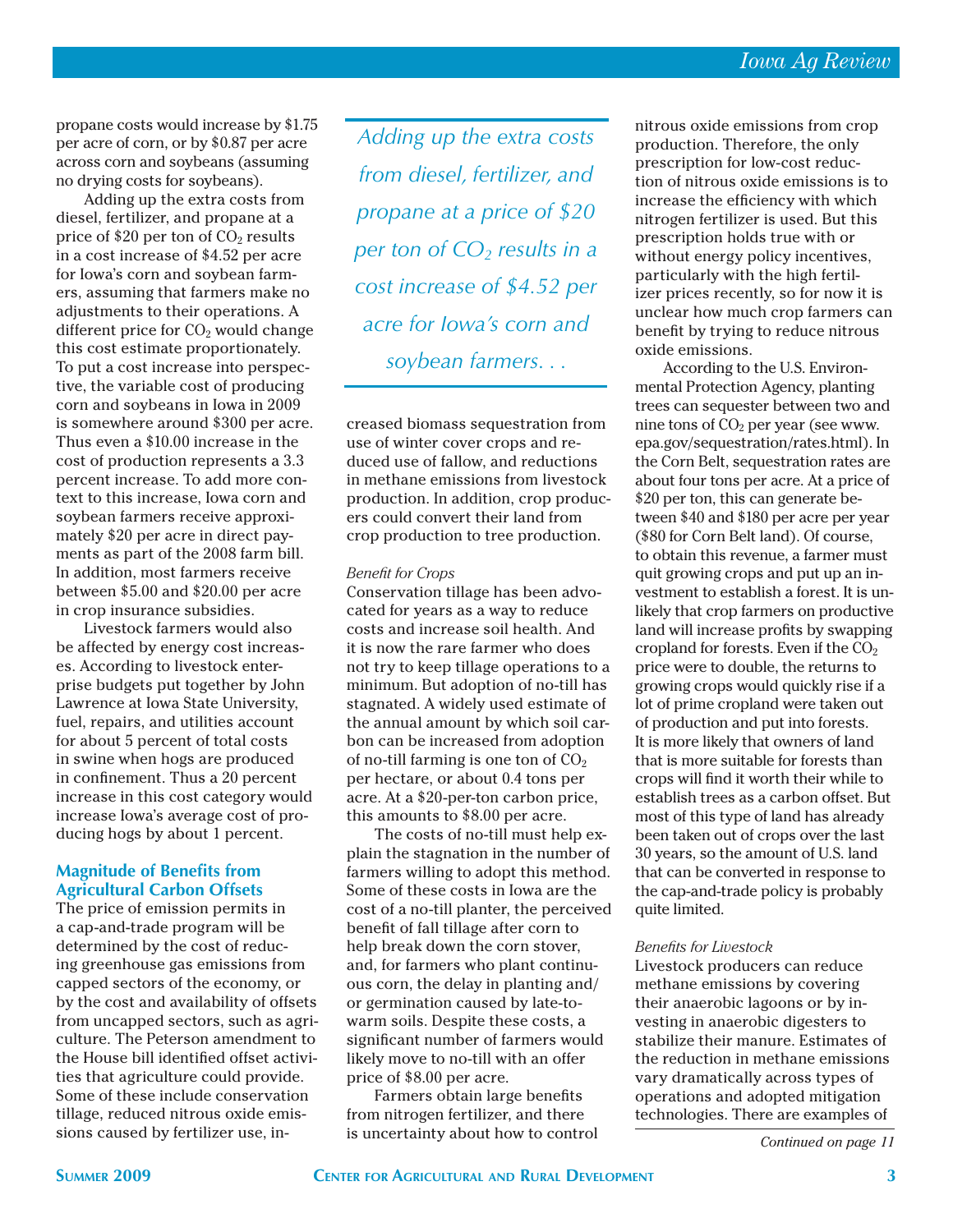# **Measuring Unmeasurable Land-Use Changes from Biofuels**

*Bruce A. Babcock babcock@iastate.edu 515-294-6785*

The debate over whether biofuels are good for the environment used to hinge on the credibility of studies published by David Pimentel, professor of ecology at Cornell University, who concluded that it took much more energy or fossil fuel to grow, transport, and process corn into ethanol than the ethanol could ever hope to replace as transportation fuel. A preponderance of other studies on the issue found the data and methods used by Pimentel to be suspect, and most concluded that biofuels generally, and corn ethanol specifically, have a positive net energy balance, and their use as a replacement for gasoline leads to a reduction in greenhouse gas emissions.

The debate about whether biofuels are a good thing now focuses squarely on whether their use causes too much conversion of natural lands into crop and livestock production around the world. The worry is that the loss of carbon stocks on the converted land would more than offset the direct reduction in greenhouse gas emissions caused by lower gasoline use. The California Air Resources Board (CARB) has concluded that corn ethanol causes such large amounts of land conversion that it does not qualify as a low-carbon fuel. In its recent analysis of greenhouse gas emissions from biofuels, the U.S. Environmental Protection Agency (EPA) estimates that corn ethanol and biodiesel made from soybean oil cause enough land-use changes to call into question whether these biofuels meet required greenhouse gas reductions.

The debate over land-use changes caused by biofuels has two main threads. The first is a policy question focusing on whether the United

*The debate about whether biofuels are a good thing now focuses squarely on whether their use causes too much conversion of natural lands into crop and livestock production around the world.* 

States should even account for land-use changes in other countries when considering greenhouse gas regulations of biofuels. The second is on the actual measurement of land-use changes and whether the models used by CARB and EPA are accurate enough to support regulations that have billion-dollar consequences on the biofuels industry.

Most of the audience in the debate over measurement of the land-use impacts of biofuels has little understanding of the approach that is used by CARB and EPA to estimate land-use changes from biofuels. Hence, it is difficult for most to judge whether the approach is accurate enough to justify its use. An overview of the procedures used to estimate indirect land use should help clarify the most important issues involved.

### **Why Are Economists Doing the Measuring?**

The three groups that have been most involved in estimating land-use changes from biofuels are economists at Iowa State University, Texas A&M University, and Purdue University (see the Editor's note at the end of the article). Economists are involved because land-use changes

from biofuels expansion is a response by farmers and other landowners to a change in the supply of crops available to meet non-fuel demands. The economic story for corn ethanol is as follows. Expansion of U.S. corn ethanol production increases the demand for corn. This demand increase causes the market price of corn to rise. The increase in the price of corn causes U.S. farmers to grow more corn. Growing more U.S. corn can be done by increasing yields on existing land, by allocating more land to corn and less to other crops, and by creating more farmland. Cutting acreage to other crops can lead to price increases for these crops also. Because agricultural commodities are traded worldwide, the price changes for corn and other crops seen in the United States will also be seen by farmers in other countries, thereby affecting their agricultural supplies. Those farmers around the world who see higher market prices will also increase yields, reallocate land among crops, and bring new land into production.

Each step of this corn ethanol story requires an economist to estimate the likely response of farmers, livestock producers, the food industry, other industrial users of agricultural commodities, and non-farming landowners to a change in market price. The key factors that influence how much land is converted to cropland include the following:

- Which crops will U.S. farmers decrease in response to higher corn prices?
- How much U.S. pasture and forest land will be converted to crops?
- How much will farmers increase yields in response to price?
- How much will prices, demand, and production change in each important producing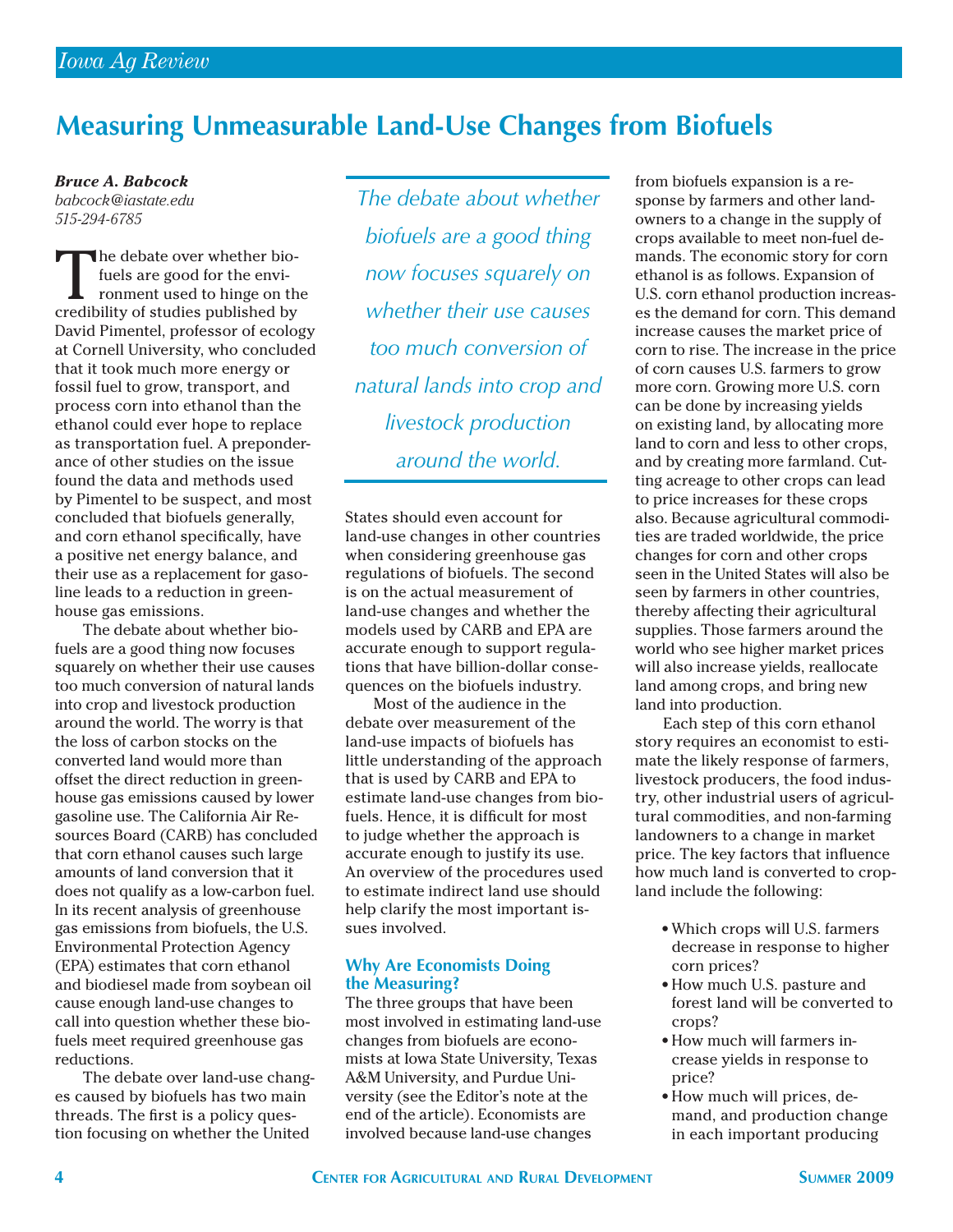or consuming country in response to a change in U.S. production and exports?

Economists understand that the answers to each of these questions depend greatly on how much time passes before the response is measured. For example, a \$1.00-perbushel increase in the price of corn will cause almost no U.S. land to be converted from pasture or forest to cropland after a single year. But a sustained \$1.00-per-bushel increase for five years will likely result in some land being converted. Similarly, supply and demand in other countries will respond a great deal more after five years than after one year.

Economists also understand that the precision with which these responses can be measured depends greatly on the quality and availability of data. We have a fairly good idea of the response of U.S. livestock producers to higher feed costs: given enough time, livestock supplies will be reduced, resulting in higher meat and dairy prices. But economists' ability to estimate how Brazilian cattle ranchers will respond to the resulting increase in demand for Brazilian beef is less precise. The Brazilian cattle sector is simply less well understood than the U.S. livestock sector (even by Brazilian economists). The sector has had less scrutiny, and data measuring its performance and structure is much less developed.

More often than we want to admit, economists face situations in which we do not have adequate data to make precise estimates of the response of a sector to a price change. The backup strategy is to rely on economic theory to determine the direction of the response, and then to make a reasonable assumption about the magnitude of the response. For example, as anybody who has taken Econ 101 knows, supply curves slope up. This means that the quantity supplied to the market will increase if market demand increases. Thus, economists know that the Brazilian cattle herd will increase by some amount if U.S. meat supplies decrease. But an informed judgment about the magnitude of the change will rely on a trade economist looking at Brazilian trade policy to determine the extent to which a change in U.S. meat supplies will affect Brazilian prices. Then an experienced agricultural economist will know something about the cattle cycle and estimate how long it might take for the Brazilian cattle herd to respond to a price increase. A dedicated Brazilian agricultural economist with detailed knowledge of Brazilian environmental enforcement mechanisms will then make an estimate of the extent to which pasture can expand in frontier forests. This estimate will then be linked with the cattle cycle and the price transmission to come up with an informed estimate of the timing and extent to which the Brazilian cattle herd will change in response to an increase in feed prices caused by biofuels expansion.

Most of the parameters used to capture supply and demand responses to price changes that populate the models economists use to estimate the impact of biofuels on land are based on less detailed knowledge than the given example assumes. Rather, estimates are based on previous work (the applicability and quality of which is typically not addressed), insight of the analyst, and overall "reasonableness" with respect to the problem at hand. Economists need not apologize for constructing models in this manner: it simply is the only way to proceed because of a lack of data and specialized knowledge about agricultural and food systems around the world.

One implication of this reliance on a combination of theory and judgment is that it is quite difficult to construct confidence intervals around model predictions. The distribution of most model parameters is not known because most are not estimated statistically. Furthermore, those parameters that are taken from the original studies in which they were estimated are generally not directly applicable to the new use for which they are being gathered. Thus, there is no way that model predictions can be tested statistically.

Modelers will conduct sensitivity analyses in recognition of the uncertainty underlying key model parameters. The parameters are varied from what might be considered reasonable lower and upper bounds on their values, and then model predictions over the parameter range are calculated. Although useful as a way to identify which model parameters are most important in determining outcomes, this procedure cannot be represented as a statistical test of the model.

### **Why Model Predictions Will Not Be Consistent with History**

One criticism of the models used by CARB and EPA to estimate indirect land use is that their predictions of land-use changes seem not to track with the actual changes in land use that we have observed in the last few years in response to sharply higher biofuels volumes. One might hope that the land-use changes we have seen could be used to validate or discredit the model predictions. For example, two recent studies (Tokgoz et al. 2007 and Hertel et al. 2009) of the impact of expanded biofuels on U.S. and world agriculture both estimate that expansion of corn ethanol would be accompanied by a large increase in corn production, a large decrease in soybean production, and significant decrease in corn and soybean exports. History differs from these predictions. Since 2005, corn ethanol has increased by about six billion gallons. Corn acreage has increased by about 6 percent, which is consistent with predictions. But soybean acreage has increased by more than 7 percent, corn exports are projected to be flat in the 2009/10 marketing year, and soybean ex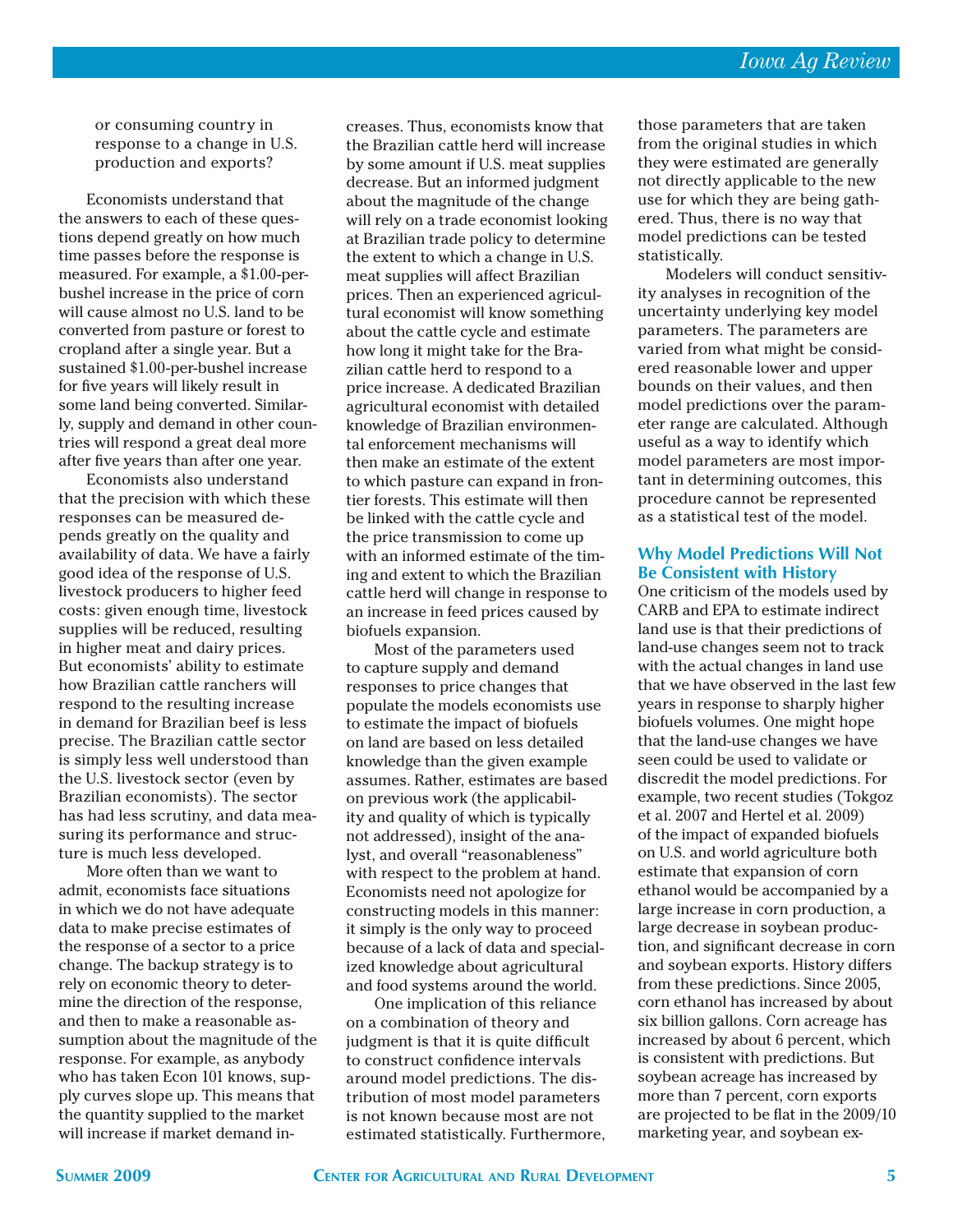ports are projected to increase by more than 25 percent. The model predictions completely missed the large expansion in U.S. soybean production that has accompanied corn ethanol expansion and the ability of the United States to maintain or expand its exports of corn and soybeans.

The problem with comparing actual outcomes with model predictions is that they are not comparable. The impacts of biofuels are estimated by modelers relative to what their models predict will be the agricultural situation under a baseline volume of biofuels, and under a set of assumptions about future macroeconomic growth, growing conditions, crop yields, exchange rates, and government policies. The models are then re-run with a higher biofuels volume and the same set of conditioning assumptions. By subtracting the model results with higher biofuel volumes from the baseline model results, modelers hope to isolate the effects of biofuels expansion because all other factors that affect the agricultural economy are held constant.

But of course, economic growth, weather, yields, exchange rates, and policies change every year. Thus, the projected agricultural situation will never line up with what actually occurs. The hope of modelers is that estimates of the change in production and market prices caused by biofuels expansion relative to baseline projections of production and prices are robust to changes in the conditioning assumptions. So even if the commodity boom and bust, the worldwide recession, and the major drought in Australia have moved agriculture away from its projected path, modelers assume that their estimated impact of biofuels on production and prices remain valid.

One advantage that modelers have is that their estimates are largely irrefutable because the world that they use to make their projections is never actually observed. For example, the expansion of U.S. soybean acreage since 2005 would seem to refute model predictions about how U.S. farmers would adjust their acreage in response to expansion of corn ethanol. But we will never know because we cannot re-run history with lower ethanol volumes. If we could, it may well be that U.S. soybean acreage would have been much larger than it actually was, in which case the model predictions would be correct. Because model predictions cannot be refuted by past data, the credibility of models relies on submitting the models and results to peer review, being transparent about model assumptions and parameters, and putting in place a process by which the models reflect the latest knowledge about agricultural and food systems.

### **New Uses for Agricultural Models**

Perhaps economists' greatest social contribution is their ability to anticipate unintended consequences of seemingly good policy ideas. A classic unintended consequence is the market response of producers and consumers to a price change. When agricultural intervention is large enough to affect prices, then we must anticipate that there will be a response. And if the affected prices are for commodities that are traded, then some of the response will occur in other countries. The fact that the world will respond to a U.S. policy that diverts 30 percent of an expanded U.S. corn crop from other uses to biofuels is not surprising. Predictions that expanded biofuels will cause expansion of cropland are not new. For example, in 1992, researchers at the Center for Agricultural and Rural Development conducted a study on the implications of increased cellulosic biofuels production and concluded that "higher crop prices in the biomass scenarios induce a conversion of nonagricultural land to crop production" (Reese et al. 1992).

What are new are legislative mandates to quantify the response of the world agricultural system to U.S.

biofuels policy, with severe financial consequences for those biofuels having estimates of unintentional consequences deemed too great. The models that have been employed to estimate changes in domestic and international crop acreage have not traditionally been used in a regulatory context. Rather they have been used to give policymakers an idea of the likely consequences of changes in agricultural and trade policy. As a guide to policy development and understanding, these models have proved invaluable in facilitating policy agreements. The jury is still out on their use as a regulatory tool.

Economists know that agricultural supply curves slope up and that expanded agricultural production will require some additional land. This means that expansion of U.S. biofuels will result in more land being devoted to crop production on an aggregate worldwide basis. However, given all the forces that affect agricultural production decisions, it is impossible to attribute any given agricultural development project to U.S. biofuels expansion, which is why CARB and EPA have to rely on models that attempt to isolate the effects of U.S. biofuels.

The financial stakes involved in the estimation of land-use changes from biofuels have created a large incentive for interest groups to know more about the models and the approaches that are used. Those whose interests have been harmed by model estimates will have an incentive to identify and change model assumptions and approaches that will serve their interests. Given the lack of data and detailed knowledge about exactly how the world's producers and consumers will respond to a change in U.S. policy, the models used to estimate land-use changes are populated with parameters that reflect judgment calls, modeler insights, and economic wisdom rather than hard data. Thus, these models,

*Continued on page 11*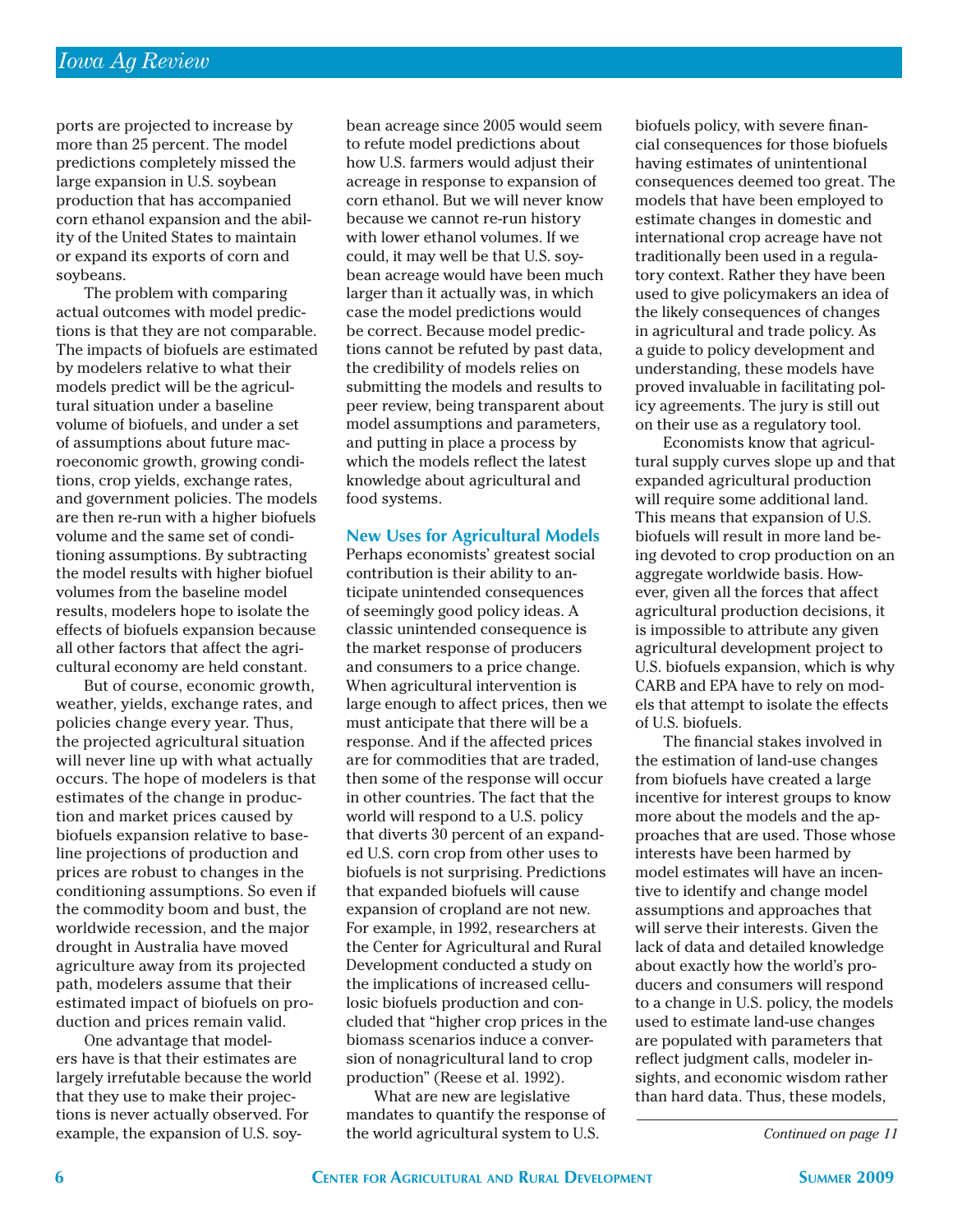### Agricultural Situation Spotlight

## **Odds of an ACRE Payment for Corn and Soybean Farmers**

*Bruce A. Babcock babcock@iastate.edu 515-294-6785*

The recent sharp drop in com-<br>modity prices has increased<br>producer interest in the new<br>farm bill program called ACRF modity prices has increased producer interest in the new farm bill program called ACRE (Average Crop Revenue Election). If the prices currently indicated by the futures markets for the 2009 crop actually materialize, then corn, soybean, and wheat farmers have a good chance of receiving substantial ACRE payments. Farmers have until August 14 to enroll in ACRE so there is still time for farmers to determine if ACRE is better for them than traditional farm programs.

Farmers who sign up for ACRE are not eligible for countercyclical payments, receive 20 percent lower direct payments, and receive a lower loan rate. Enrollment is through the 2012 crop year. Because payments from both ACRE and traditional farm programs depend on the level of future prices and yields, it is impossible to say with certainty that one program or the other will generate more payments. However, looking at different yield and price scenarios can help farmers make a judgment about the odds that enrolling in ACRE will provide fruitful returns. A good place to begin is to look at the prices used to calculate the ACRE guarantees.

### **State Guarantees**

June USDA projections suggest that the prices used to set ACRE state guarantees for corn and soybeans will be \$4.20/bu for corn and \$10.05/bu for soybeans. The

recent drop in prices may affect these prices by a small amount because the ACRE price is the average of the 2007/08 and 2008/09 average price received by farmers, and the marketing year for corn and soybeans runs until August 31. Using future prices and historical basis, as of July 7, the expected average price for the 2009/10 marketing year is \$3.25/bu for corn and \$8.56/bu for corn. Because these market-indicated prices are so far below the ACRE prices, it looks like the odds are good that ACRE payments could be substantial. However, ACRE guarantees state revenue, which is the product of state average yield per planted acre and the marketing year price. Thus, we must look at both price and yield to calculate the odds of a payment. A close look at the Iowa situation shows how this can be done.

The yield used to set the 2009 ACRE state guarantees equals the average of the state average yield per planted acre from 2004 through 2008 with the highest

and lowest yields eliminated from the average. Table 1 provides the five-year history for Iowa and the subsequent ACRE yield.

The 2009 ACRE guarantees for Iowa equal 90 percent of the product of the ACRE yield and the ACRE price. For corn this amounts to \$650.16 per acre. For soybeans the state guarantee is \$456.77 per acre. Farmers who sign up for ACRE will receive a payment if the product of the 2009 actual yield per planted acre and the 2009/10 season average price falls below these levels. The amount of the per acre payment is capped at 25 percent of these guarantees and the per acre payment is made on 83.3 percent of planted acres. Farm payments are calculated by multiplying the state ACRE payment by the ratio of farm yields to the ACRE yield. Total farm payments are also subject to a \$65,000 payment limit plus the 20 percent decrease in direct payments. If the farm is at the \$40,000 direct payment limit, the effective ACRE payment limit is therefore \$73,000.

|                   | <b>Acres Planted*</b><br>(million) |          | <b>Production</b><br>(million bu) |                 | Yield**<br>(bu/ac) |          |
|-------------------|------------------------------------|----------|-----------------------------------|-----------------|--------------------|----------|
| Year              | Corn                               | Sovbeans | Corn                              | <b>Sovbeans</b> | Corn               | Soybeans |
| 2004              | 12.40                              | 10.20    | 2,244                             | 497             | 181                | 49.0     |
| 2005              | 12.53                              | 10.05    | 2,163                             | 525             | 173                | 52.0     |
| 2006              | 12.36                              | 10.15    | 2,050                             | 510             | 166                | 50.5     |
| 2007              | 13.90                              | 8.65     | 2,377                             | 449             | 171                | 52.0     |
| 2008              | 12.81                              | 9.75     | 2,189                             | 445             | 171                | 45.5     |
| <b>ACRE Yield</b> |                                    |          |                                   |                 | 172                | 50.5     |

### **Table 1. Data used to calculate Iowa ACRE yields**

*Source:* Data are from the National Agricultural Statistics Service.

\*Acres planted equals harvested acres plus failed acres as measured by the Farm Service Agency (FSA).

\*\*FSA rounds soybean yields to the nearest half bushel and corn yields to the nearest bushel.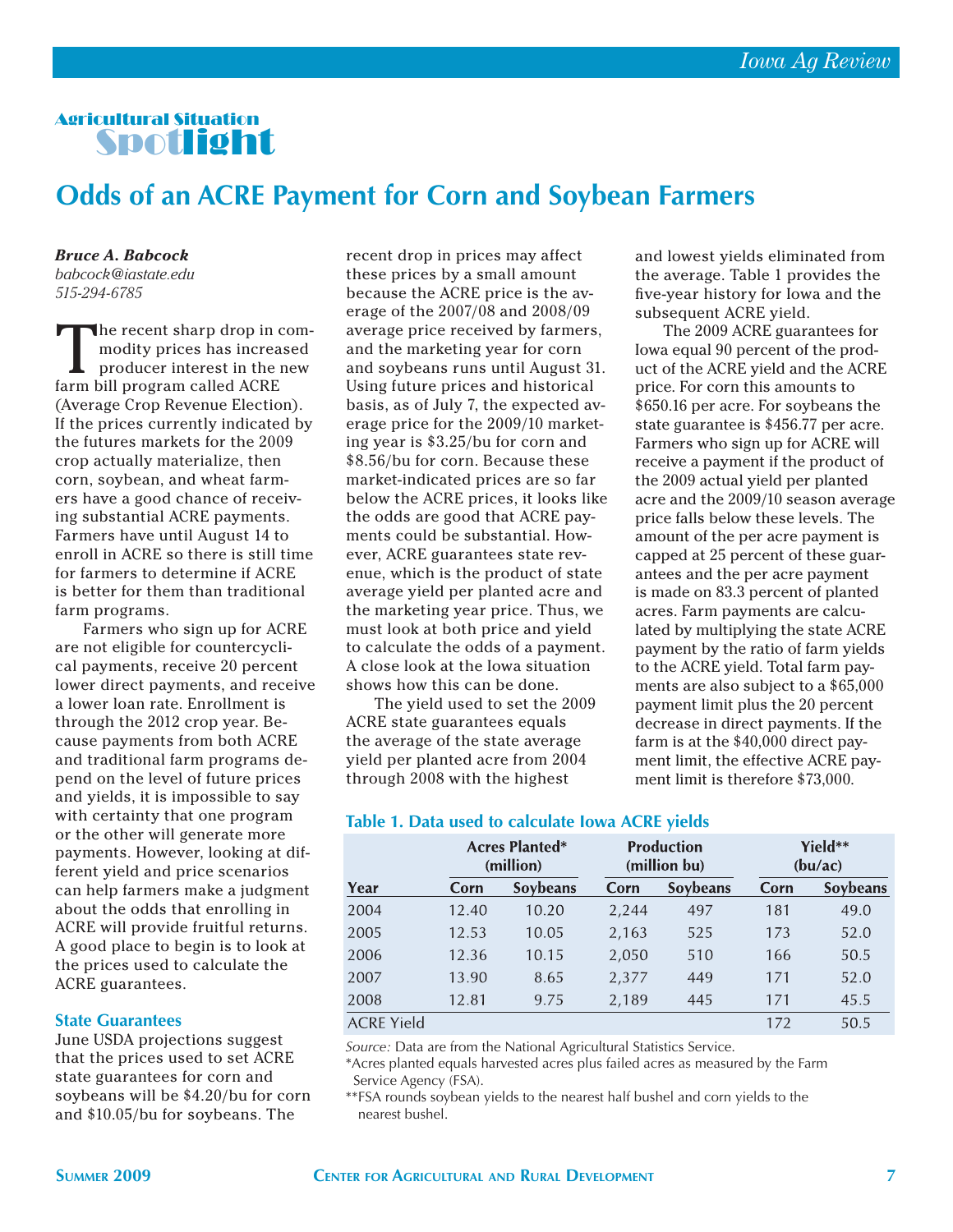

**Figure 1. ACRE payments to Iowa corn for various yields if price equals \$3.25**



**Figure 2. ACRE payments to Iowa soybeans for various yields if price equals \$8.56**

### **Potential ACRE Payments**

To see that ACRE has the potential to generate substantial payments, Figures 1 and 2 show what ACRE payments would be for alternative state average yields if the 2009/10 marketing year prices turn out to be \$3.25 for corn and \$8.56 for soybeans. As shown, if yields are equal to the ACRE yield calculated in Table 1, then corn ACRE payments would be almost \$75 per planted acre for corn and about \$22 per acre for soybeans. These estimated payments account for payments being made on only 83.3 percent of

planted acres. State average corn yields would have to exceed 200 bu/ac to receive no ACRE payment with a \$3.25 price. Soybean yields would have to exceed 54 bu/ac for ACRE payments to drop to zero with a price of \$8.56. ACRE can generate a maximum of more than \$135 per acre for corn and \$95 per acre for soybeans.

A limitation in Figures 1 and 2 is that they do not reflect the probability of yield outcomes or uncertainty about prices. An early July forecast of Iowa yields and national prices can provide an estimate of

the odds of receiving an ACRE payment in 2009. Given the late signup date for ACRE, farmers can update these estimates in early August before making a final decision.

### **Calculating the Odds**

As of the second week of July, Iowa crops are off to a great start, with 82 percent of corn and 80 percent of soybeans rated good to excellent. This is higher than any crop has been rated at this point in the growing season since 2003, when both crops received the same rating. Of course a good early-July crop rating does not guarantee a good crop. The 2003 soybean crop was a disaster because of a late drought and associated pest damage. And the state-average corn yield in 2003 was 2.5 percent below trend. But a good rating in July does tilt the odds in favor of a good crop, particularly if soil moisture is plentiful, as it is this year.

Iowa trend yields per planted acre (with a linear trend from 1980 to 2008) are 172 bu/ac for corn and 49 bu/ac for soybeans. The largest trend-adjusted yield per planted acre for corn since 1980 is 193 bu/ac which occurred in 2004. For soybeans, 1994 was the best year, with a technology-adjusted yield of 57 bu/ ac. For corn, the probability of below-trend yields is minimal because of the great start to the crop and abundant-to-surplus soil moisture throughout the state. So a reasonable lower bound on yield may be 12 bushels below trend yield for 2009, or 160 bu/ac. For soybeans, dry weather and an outbreak of pests in August could still cause problems, but it looks like El Niño conditions are returning, which, combined with abundant soil moisture, suggests that a repeat of 2003 is extremely unlikely. A reasonable lower bound on 2009 yields may be eight bushels below trend, or 40 bu/ac.

We can then construct a probability distribution of yields given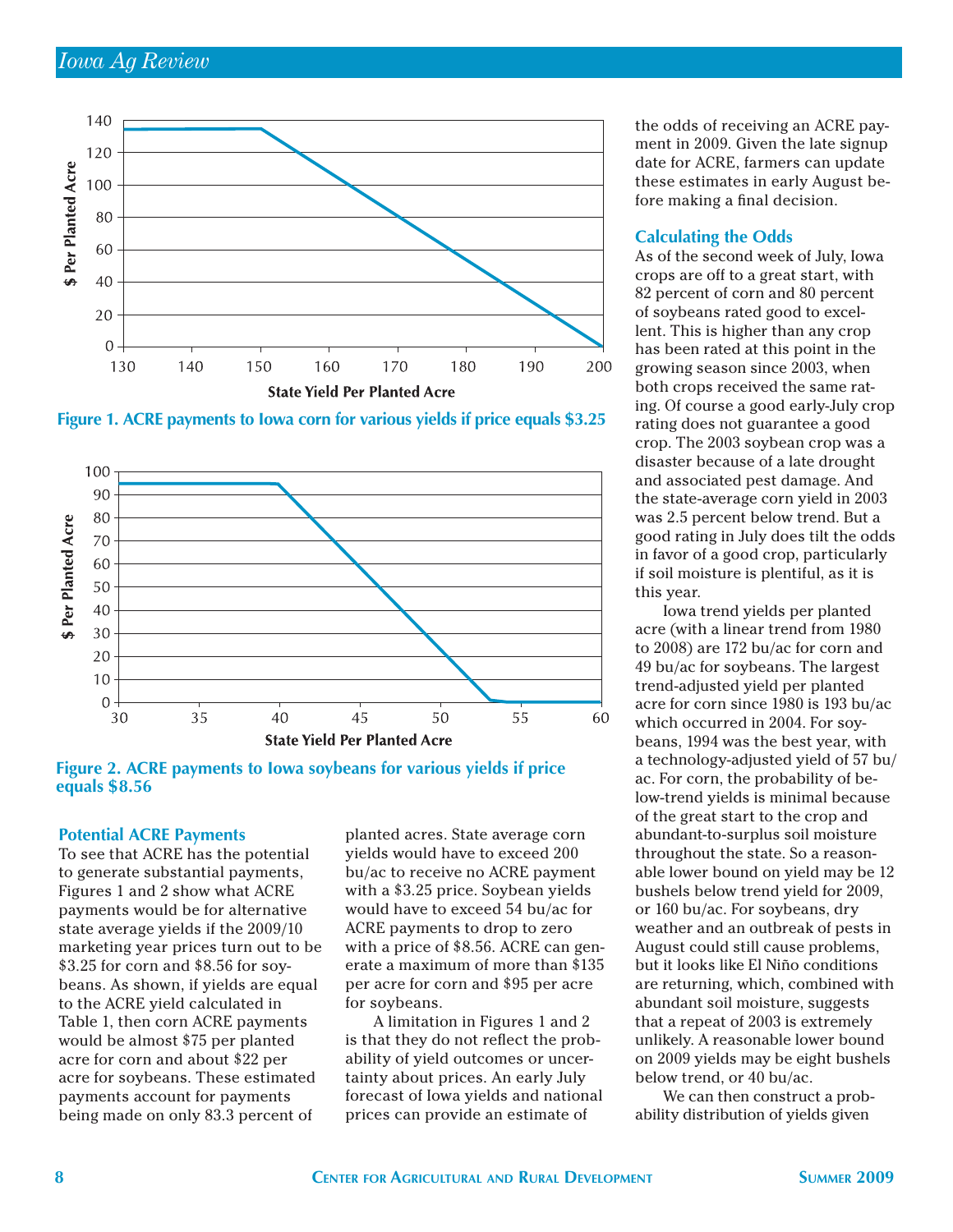

**Figure 3. Probability distribution of 2009 Iowa corn yields**



### **Figure 4. Probability distribution of 2009 Iowa soybean yields**

these upper and lower bounds if we set the expected yield for 2009 at 180 bu/ac for corn and 53 bu/ac for soybeans. Figures 3 and 4 present the resulting probability distribution of Iowa corn and soybean yields for 2009 as of the second week of July. The figures show the probability that 2009 yields will be less than or equal to any yield on the horizontal axis. Thus, for example, there is a 10 percent chance that Iowa corn yields will be less than 170 bu/ac, which means that there is a 90 percent chance that yields will be greater than 170 bu/ac.

The next step is to figure out how much price uncertainty exists in the market. We can find this by looking at the price of put and call options on the Chicago Mercantile Exchange. The price of a put option for December corn and November soybeans gives a good indication: the higher the price of the option, the greater the uncertainty. And finally, the correlation between Iowa yields and the season-average price needs to be accounted for. Market prices already reflect the likelihood of a bumper crop for both corn and soybeans. If yields turn out to be lower than expected, prices will tend to be higher than current levels. If growing conditions improve even more, then we should see additional price weakness.

Combining the yield variability shown in Figures 3 and 4 and the price variability revealed by the price of put options with a reasonable degree of negative correlation results in the distribution of state revenue for Iowa corn and soybeans. These distributions are shown in Figures 5 and 6 on page 10. The figures show the probability that state revenue will be less than or equal to any given level. They also show the revenue levels that will trigger ACRE payments. For corn, there is a 78 percent chance that Iowa farmers who sign up for ACRE will receive a payment. For soybeans, there is a 55 percent chance. Thus, the odds are good for both crops that ACRE will pay out in 2009.

With a bit more calculation, the data shown in Figures 5 and 6 can also be used to estimate the average size of the payment from ACRE. For corn, when ACRE pays out, the average payment is about \$80. For soybeans, the average payout is \$40 per acre. Multiplying these average payouts by the probability of a payout results in the overall expected or average payout. For corn, farmers should expect to see about \$62 per planted acre. For soybeans, the expected payout is about \$22 per acre.

Iowa farmers must give up 20 percent of their direct payments to participate in ACRE. Across corn and soybeans, this amounts to about \$4.40 per planted acre. Weighting the corn and soybean expected ACRE payments by 2009 planted acreage gives an overall expected ACRE payment across corn and soybeans for 2009 of \$45, which is 10 times as large as what farmers are being asked to give up in direct payments. This suggests that the high odds of receiving an ACRE payment in 2009 can compensate farm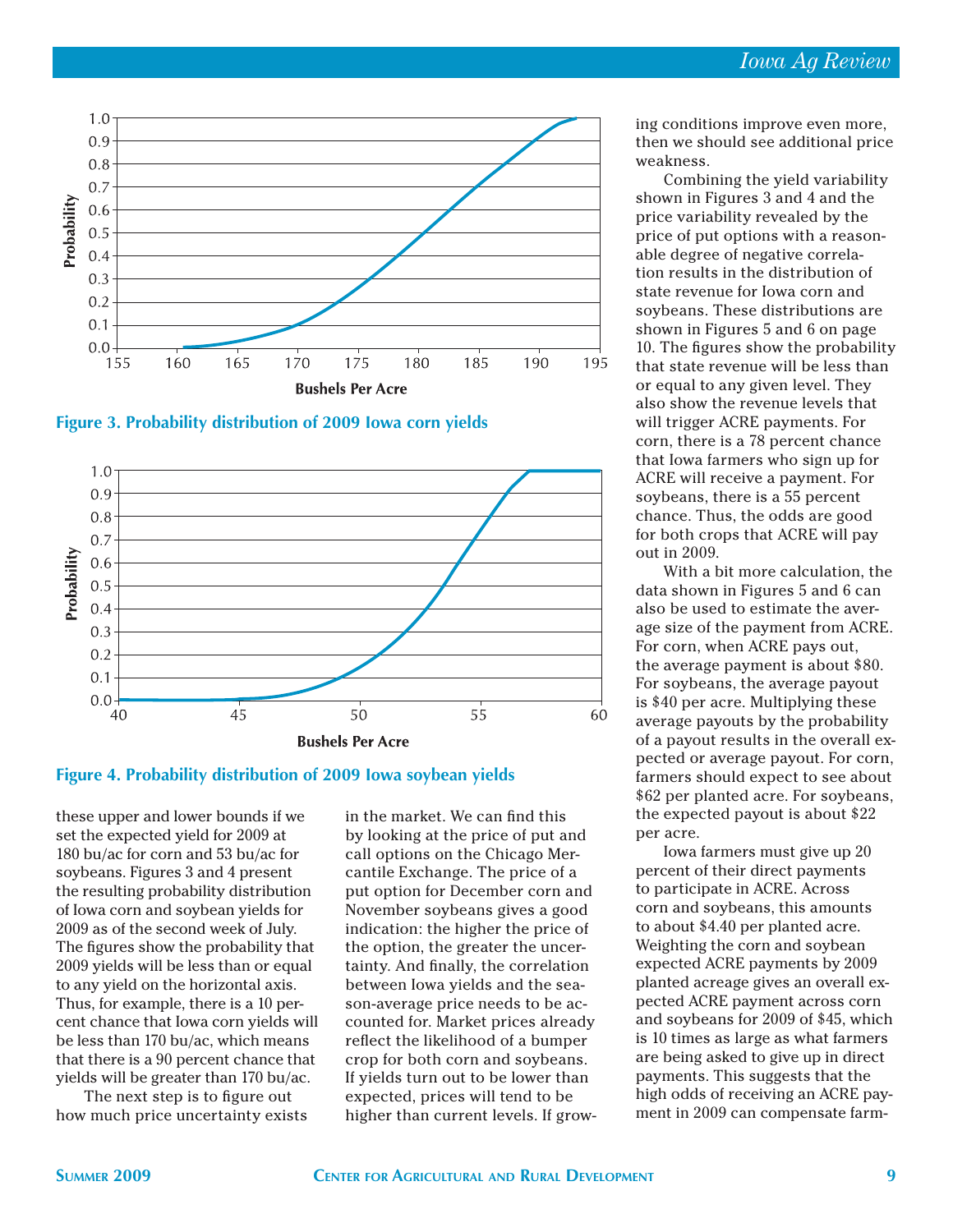ers for their loss in direct payments over the life of the farm bill.

### **What Should Farmers Do?**

The signup rules for ACRE allow farmers to wait until August 14 to decide whether ACRE makes sense for them. By the first week of August, farmers will have more information about 2009/10 marketing year prices, the condition of the 2009 crop, and final ACRE guarantee levels. Therefore, they will have more information about the potential size of ACRE payments. If corn prices stay in the low \$3.00 range and soybean prices stay below \$8.50, then ACRE becomes even more of a sure bet than is indicated by the early July calculations. If for some reason corn and soybean prices increase dramatically and crop conditions do not deteriorate, then perhaps waiting until next year would be a better bet.

Producers who do not want to wait until August to enroll in ACRE can rest reassured that if market prices unexpectedly increase and no ACRE payment is triggered in 2009, this increase in market price will provide them with a high guarantee for their 2010 crops because the 2010 guarantee will be based on market prices received in the 2008/09 and 2009/10 marketing years. Odds are good that in at least one year over the next four, Iowa farmers will receive more in ACRE payments than they will give up in direct payments over the life of the farm bill. ◆



**Figure 5. Distribution of Iowa corn revenue**



**Figure 6. Distribution of Iowa soybean revenue**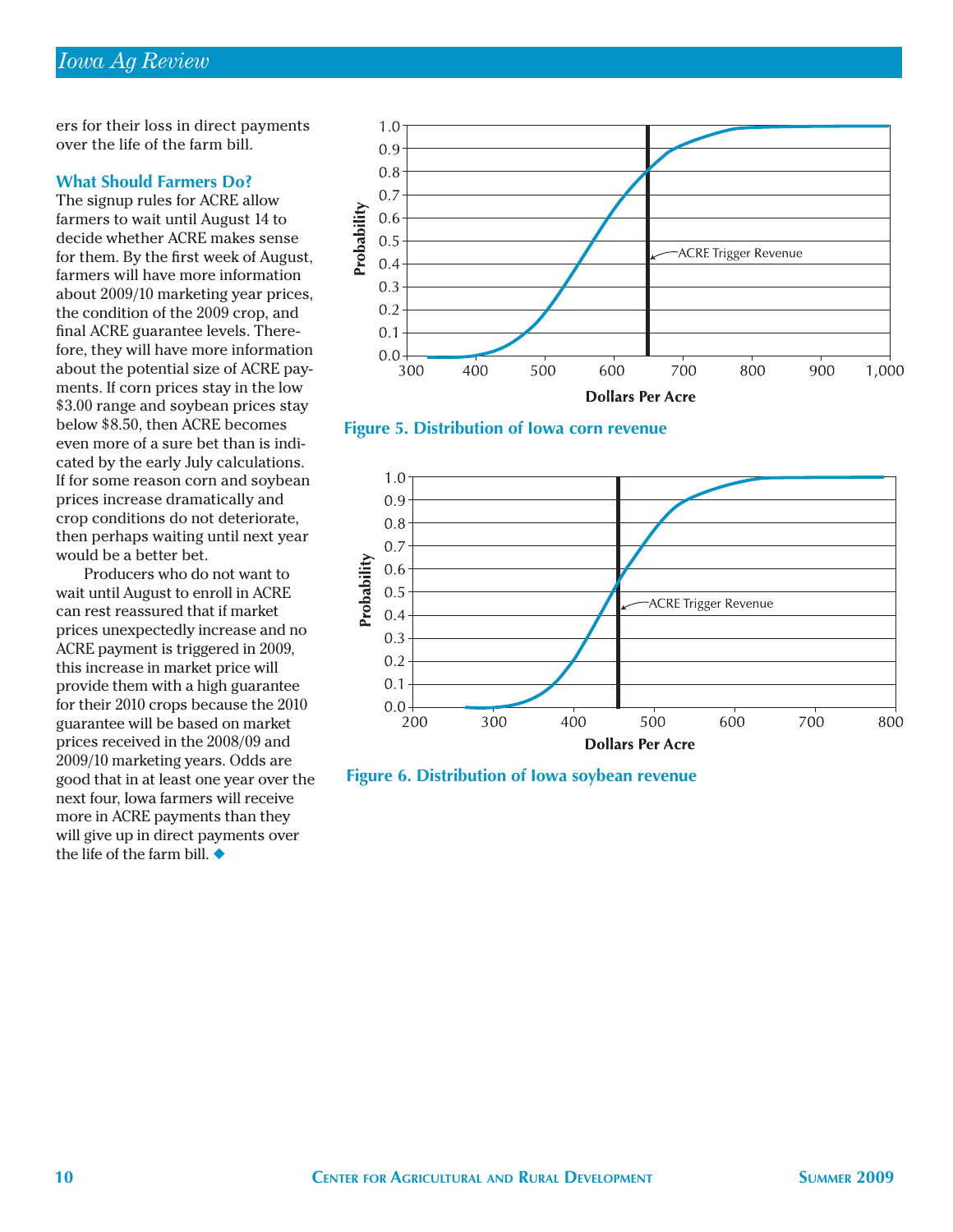*Costs and Benefits to Agriculture from Climate Change Policy Continued from page 3*

dairy farms that produce the equivalent of five tons of  $CO<sub>2</sub>$  reductions per year per cow. At a price of \$20 per ton, this generates \$100 per cow per year. Of course, any net benefit or net cost of using and capturing the methane must be added or subtracted from this \$100. For comparison, the same cow may produce 20,000 pounds of milk per year, which generates perhaps \$1,000 per year in milk revenue in excess of feed costs at a milk price of \$15 per hundredweight.

### **Is Agriculture a Net Winner or Loser from a Carbon Cap-and-Trade Policy?**

If the United States adopts a capand-trade policy to combat climate change, the negative impacts on agriculture will likely be relatively small, particularly if agricultural emissions remain uncapped. Once companies

here and abroad have a profit incentive to find low-cost ways to reduce greenhouse gas emissions, it is doubtful that carbon dioxide prices will rise high enough to dramatically increase agricultural production costs. If other major agricultural producers also face increasing production costs because their countries adopt carbon-reducing policies, then U.S. producers will not lose their competitive advantage. Furthermore, if production costs do rise significantly, and if most of the world's farmers face these higher production costs, then most, if not all, of the higher costs will soon be reflected in higher commodity prices that will compensate farmers for their higher costs.

Similarly, the benefits from providing carbon offsets to capped sectors of the economy will be modest as well. Benefits will accrue as more crop farmers will move to no-till farming, and a price for carbon will enhance the economics of methane recovery systems in livestock operations.

Given the likelihood of modest costs and benefits from a cap-andtrade system, perhaps agriculture should look at whether a cap-andtrade policy will change growing conditions for the better or worse as a deciding factor in whether to support a change in policy. Given how much irrigated agriculture in the West relies on consistent mountain snowfall and Corn Belt agriculture relies on warm summers with abundant rainfall, any disruptive change in climate will have a far greater impact on livelihoods than will the price of carbon. ◆

### **Work Cited**

Gellings, Clark W., and Kelly E. Parmenter. 2004. Energy Efficiency in Fertilizer Production and Use, in *Effi cient Use and Conservation of Energy*  (Eds. C. Gellings and K. Blok), in *Encyclopedia of Life Support Systems* (EOLSS), UNESCO, EOLSS Publishers, Oxford, UK.

#### *Measuring Unmeasurable Land-Use Changes from Biofuels Continued from page 6*

like most economics models, are ripe ground for aggrieved parties.

As we look to agriculture and forestry as a means of offsetting carbon at low cost, the demand for economic models of land use will increase. If greater investment in data and knowledge of agriculture around the world occurs, then the precision with which these models can estimate the impact of biofuels on the quantity of land brought into production, where the land-use expansion will occur, what the land will be planted to, and how the new lands will be managed will only improve. ◆

### **Editor's Note**

Researchers in the Center for Agricultural and Rural Development at

Iowa State University have worked for the last 18 months with EPA staff and other academic modelers at Texas A&M University and Purdue University to estimate the impacts on agriculture from expanded biofuels. EPA staff then used the results of this analysis in their life cycle assessment of biofuels.

### **Works Cited**

Hertel, Thomas W., Alla A. Golub, Andrew D. Jones, Michael O'Hare, Richard J. Plevin, and Daniel M. Kammen. 2009. "Comprehensive Global Trade Analysis Shows Significant Land Use Change GHG Emissions from U.S. Maize Ethanol Production." Manuscript, Center for Global Trade Analysis, Purdue University.

Reese, Randall A., Sateesh V. Aradhyula, Jason F. Shogren, and K. Shaine Tyson. 1992. "Biomass as Sustainable Energy: The Potential and Economic Impacts on U.S. Agriculture." CARD Working Paper 92-WP 92, April 1992, Center for Agricultural and Rural Development, Iowa State University.

Tokgoz, Simla, Amani Elobeid, Jacinto F. Fabiosa, Dermot J. Hayes, Bruce A. Babcock, Tun-Hsiang (Edward) Yu, Fengxia Dong, Chad E. Hart, and John C. Beghin. 2007. "Emerging Biofuels: Outlook of Effects on U.S. Grain, Oilseed, and Livestock Markets." CARD Staff Report 07-SR 101, July 2007, Center for Agricultural and Rural Development, Iowa State University.